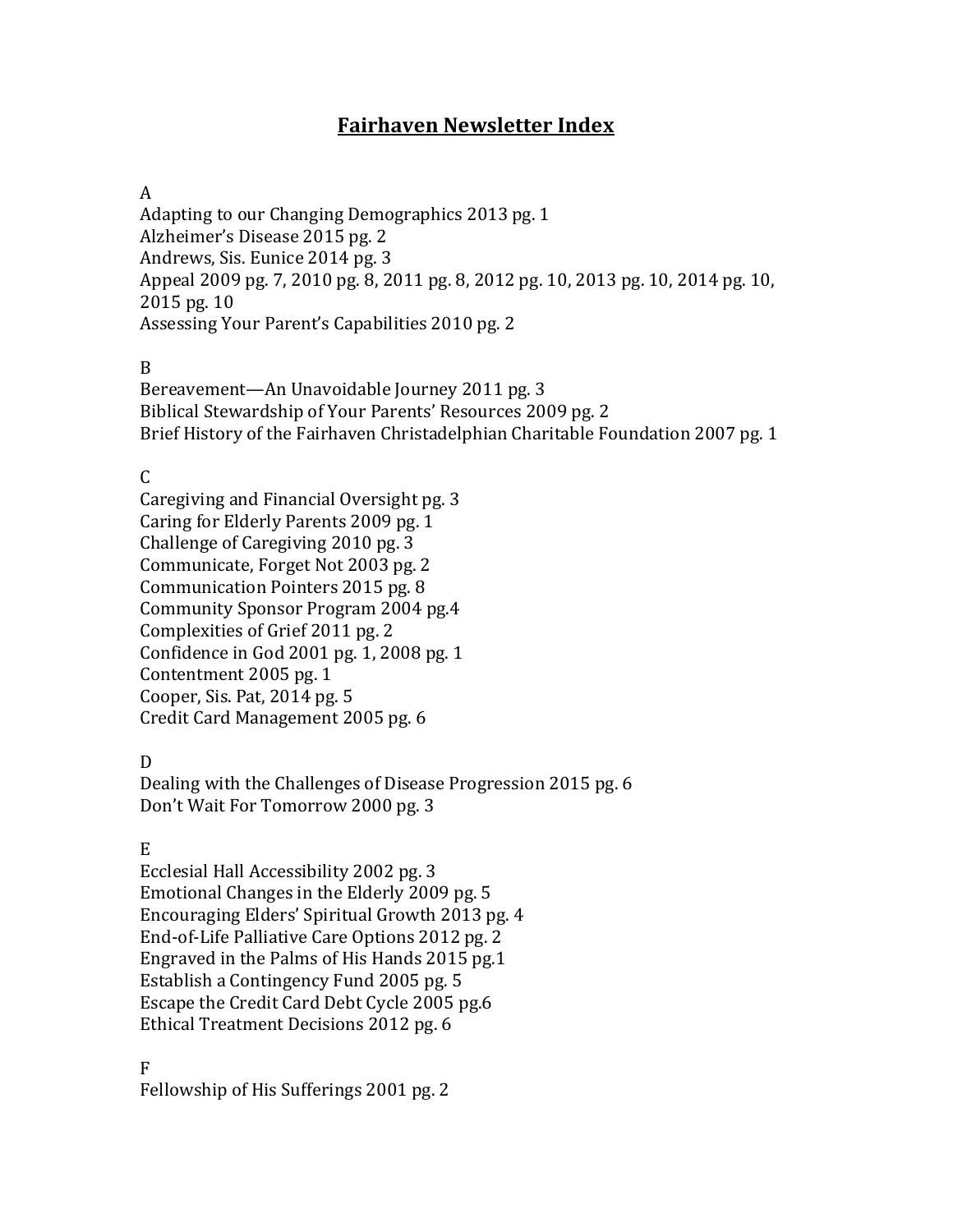Ferreiras 2014 pg. 3 Financial Contentment 2006 pg. 1 Financial Report 1999 pg.6, 2000 pg. 6, 2001 pg. 6, 2002 pg. 3, 2003 pg. 6, 2004 pg. 6, 2005 pg. 8, 2006 pg. 5, 2007 pg. 6, 2008 pg. 6, 2009 pg.7, 2010 pg. 8, 2011 pg. 8, 2012 pg. 10, 2013 pg. 10, 2014 pg. 10, 2015 pg. 10

#### G

Getting Out From Under the Burden of Debt 2005 pg. 4 Giving 2003 pg. 1 Goods Exchange 1999 pg. 6 Grace of Giving 2007 pg. 2 Grief—An Emotional Upheaveal 2011 pg. 4 Guyana—Fairhaven Lends a Hand 2000 pg. 1

#### H

Hamilton, Sis. Onalee 2014 pg. 7 Helping Your Elder Remain at Home 2002 pg. 6 Home Equity Loans 2005 pg. 6 Honouring Our Elders 2002 pg. 1 Honour Thy Father and Thy Mother 2002 pg. 2 Hospice—End of Life Care (Bro. James Taggart) 2012 pg. 8 How to Encourage and Support Your Elder's Faith 2002 pg.4 Hunter, Bro. Tommy 2014 pg. 6

#### I

Idolatry 2008 pg. 4 Interview with Alex 2004 pg. 3 Is Your Ecclesial Hall Senior Accessible? 2015 pg. 9

 $\mathbf{I}$ 

## K

## L

Life of an Ordinary Believer in the First Century and Today 2004, pg. 2 Living Faith 2000 pg. 1 Loneliness, Seniors 2013 pg. 2 Looking Ahead 2010 pg. 7 Looking Forward to a Better Day 2012 pg. 1

#### M

Making Wise Caregiving Decisions 2010 pg. 4 Managing Emotions 2009 pg. 8 Managing God's Money 2001 pg. 5 Manson, Sis. Doreen 2014 pg. 8 Materialism 2008 pg. 2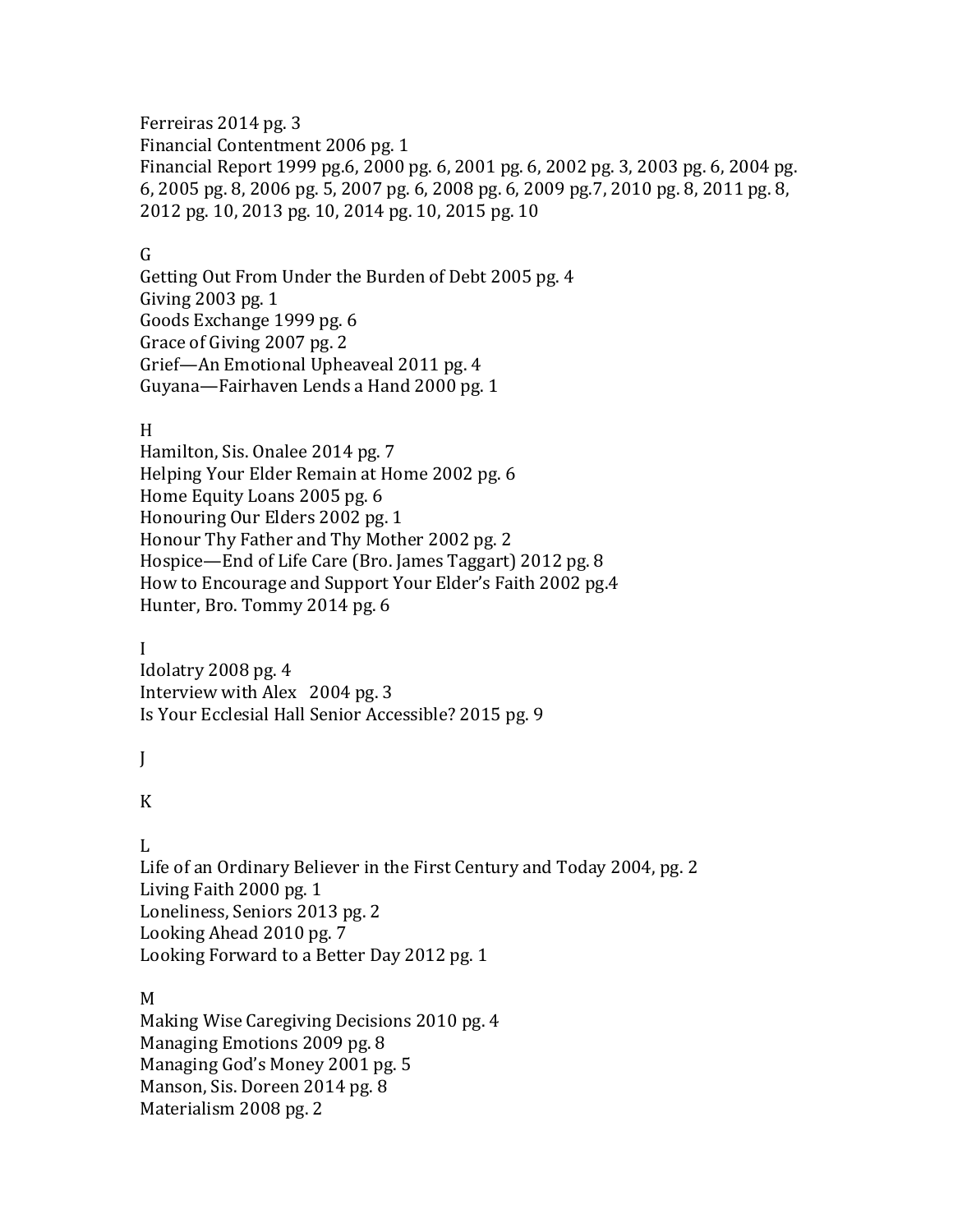Members One of Another 2000 pg. 2 Memory Problems? 2015 pg. 5 Money and Marriage 2006 pg. 4

#### N

New Directors 2000 pg. 3 Normal Aging and Dementia 2015 pg. 3

## O

One Body—Many Members 2014 pg. 1

P Pearce, Sis. Peggy 2014 pg. 2 Primer on Tax Efficient Giving 2007 pg. 5 Prudence 2005 pg. 2 Prudent Financial Stewardship Seminar 1999 pg. 6, 2000 pg.4

# Q

## R

Real Wealth 2006 pg.1 Recognition, Re-evaluation and Rebuilding 2011 pg. 3 Role of Adult Child Caregivers 2010 pg. 1 Roses 2014 pg. 4 Routines and Reminders 2015 pg. 3

## S

Seek Ye First The Kingdom of God and His Righteousness 1999 pg. 2 Seniors and the Ecclesia—A Mutually Beneficial Relationship 2013 pg. 7 Six Financial Fallacies 2006 pg. 2, Somebody Else? 2001 pg. 1 Sorrow Not 2011 pg. 1 Staying Connected 2002 pg. 6 Strategies to Manage Behavioral Changes 2015 pg. 4

## T

Terms of Reference 1999 pg. 1, 2000 pg. 6, 2001 pg. 6, 2002 pg. 5, 2003 pg. 6, 2004 pg. 6, 2005 pg. 8, 2006 pg. 6, 2007 pg. 6, 2008 pg. 6, 2009 pg. 7, 2010 pg. 8, 2011 pg. 7, 2012 pg. 10, 2013 pg. 10, 2014 pg. 10, 2015 pg. 10 Time to Help 2004 pg. 1 Tips for Caregivers 2012 pg. 7 Tips for Making Routines Easier 2015 pg. 4 Three Personal Traits that Lead to Debt 2005 pg. 3